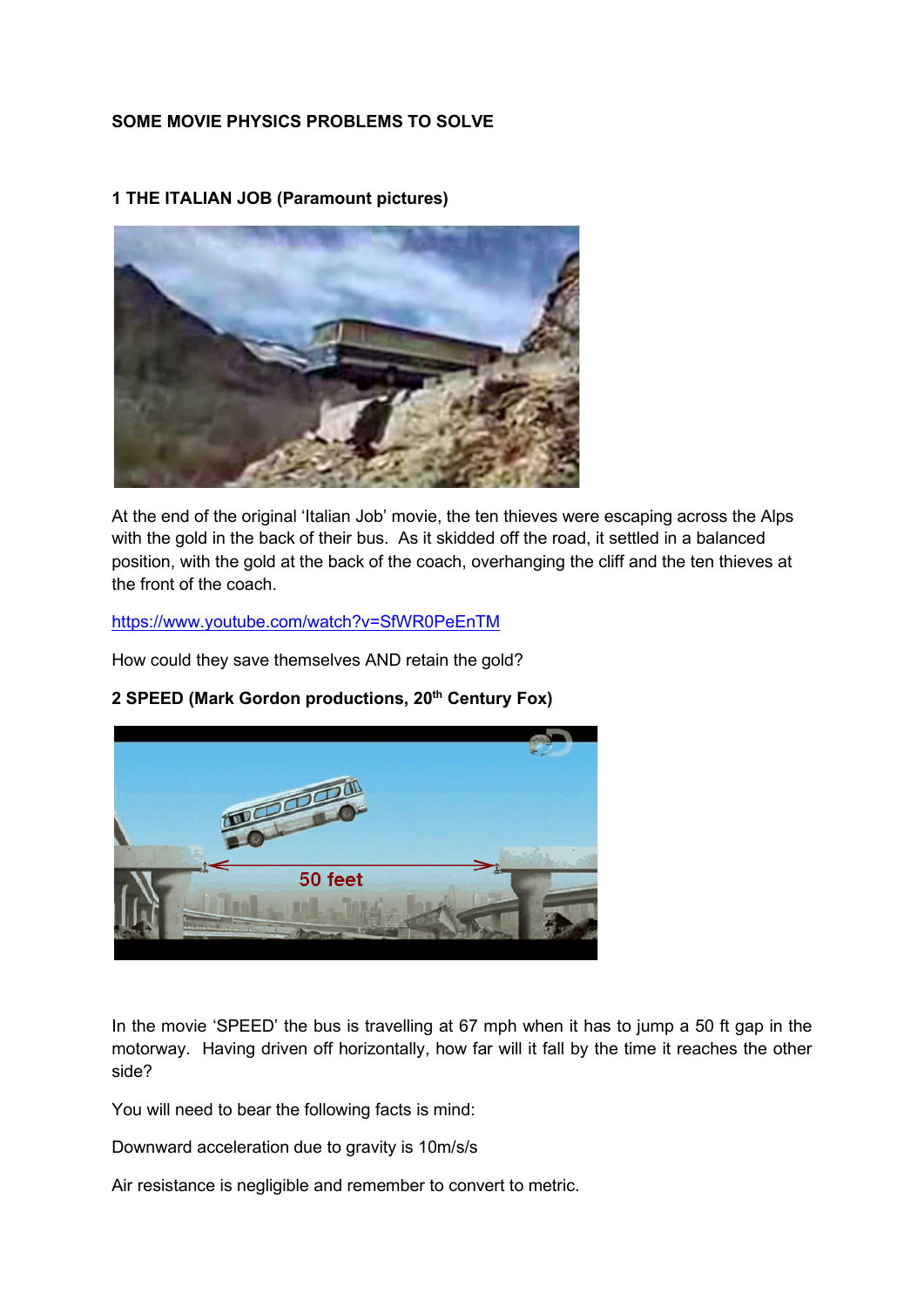## **3 STUNT DIRECTOR.**



For a new movie stunt, you are to provide the stunt man/woman with their cue to jump. You are to calculate the position to place a mark on the roof of a train moving at 100 km/h, so that if the stunt man/woman jumps when the mark passes under the bridge, they will land on the padded roof section further back the train.

The height of the bridge above the train is 5 metres.

#### **4 UNDERWATER SURVIVAL**



In the movie 'A view to a kill' (Eon Productions) James Bond's car travels into a lake and sinks. To survive, he breathes air released from the car's tyre.

Consider the typical outward air pressure in a car tyre, along with the fact that it must be greater than inward water pressure and propose a maximum depth for which this survival technique would work.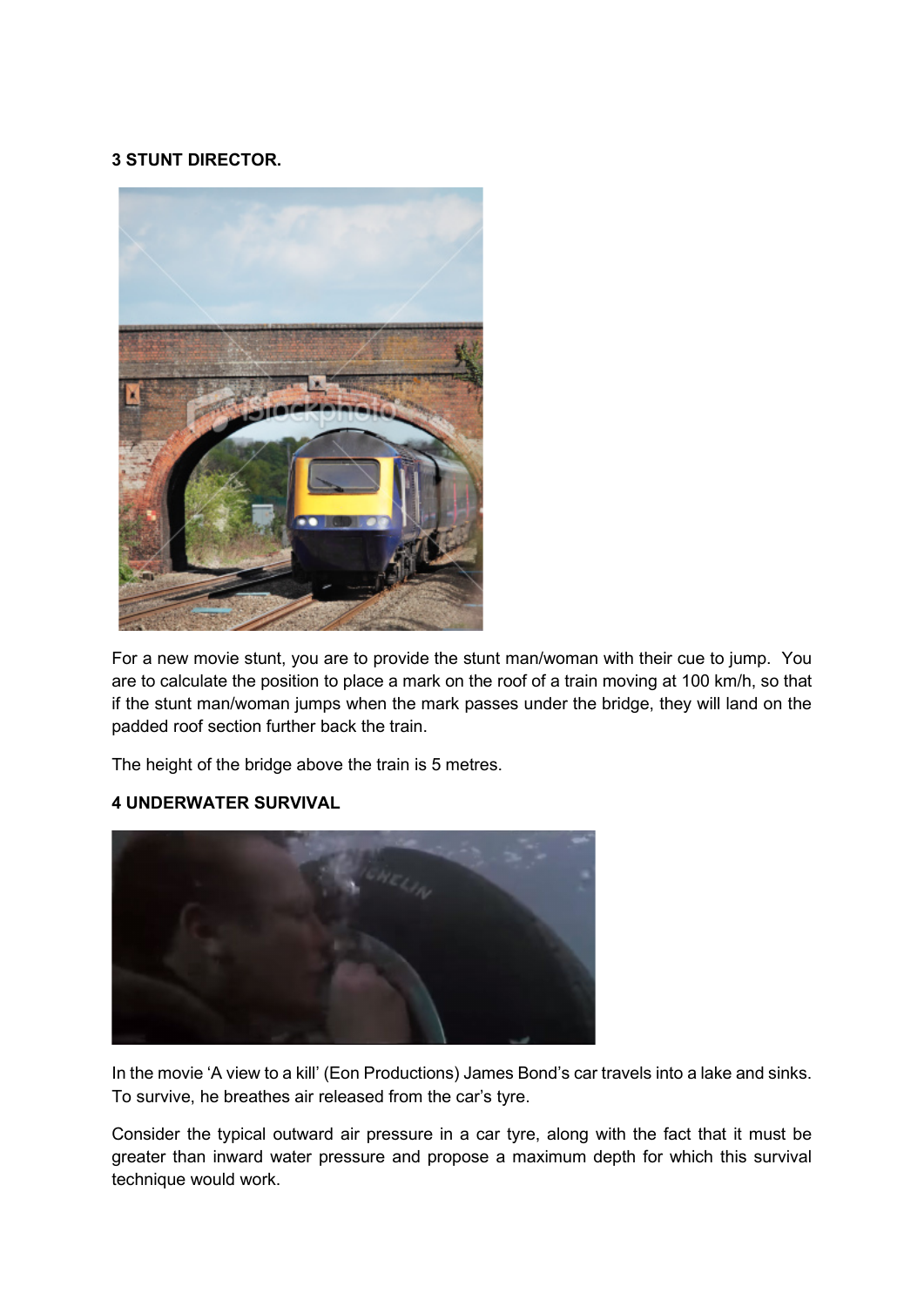#### **5 SUPERMAN RESCUES LOIS LANE**



DC Comics, Dovemead Films

In the original 'Superman' movie, Lois Lane falls from a helicopter and is rescued by Superman. Can you see anything wrong in terms of Conservation of Momentum and Forces when a downward travelling Lois Lane is caught by an upward travelling Superman?

#### **6 BOND CAR JUMP**

<https://www.youtube.com/watch?v=fzCIbhLUUA0>



In 'The man with the golden gun' (Eon Productions), the car is driven over the broken bridge.

Not only does it have to make the jump, but the take-off ramp is also angled to impart a spin on the car to achieve a complete rotation as it flies.

Could you predict a speed, ramp angle and rotation rate for the jump to be a success?

In the film, the stunt was done without and special effects…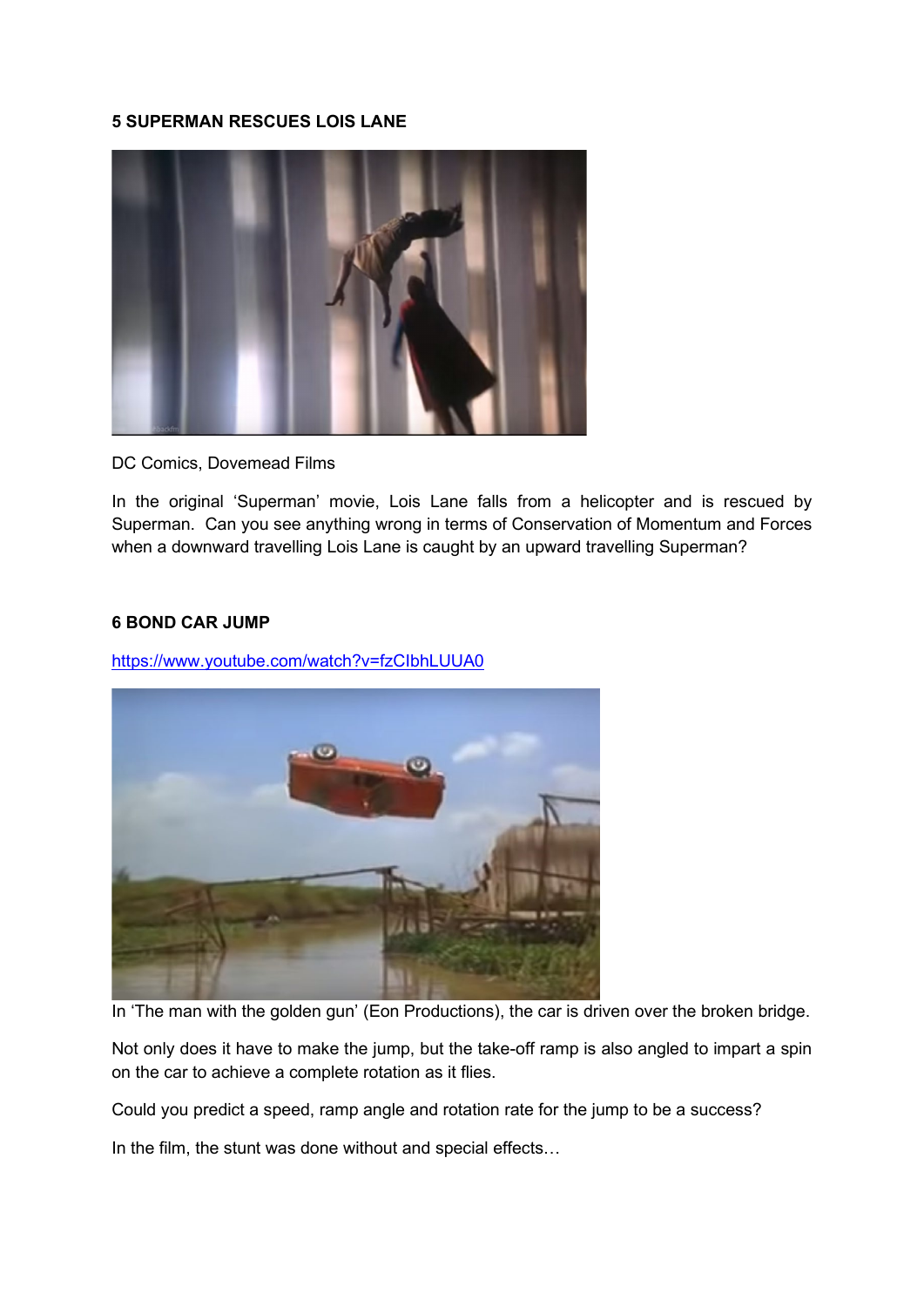#### **7 INVISIBLE MAN**



If light passes through the invisible man, with no absorption, refraction, scattering etc., how can he possible see anything?



# **8 LASERS INSPACE – HEARING AND SEEING**

## (Lucasfilm)

While it is easy to explain why we cannot hear sounds in space, can you explain why we cannot see laser beams in space?